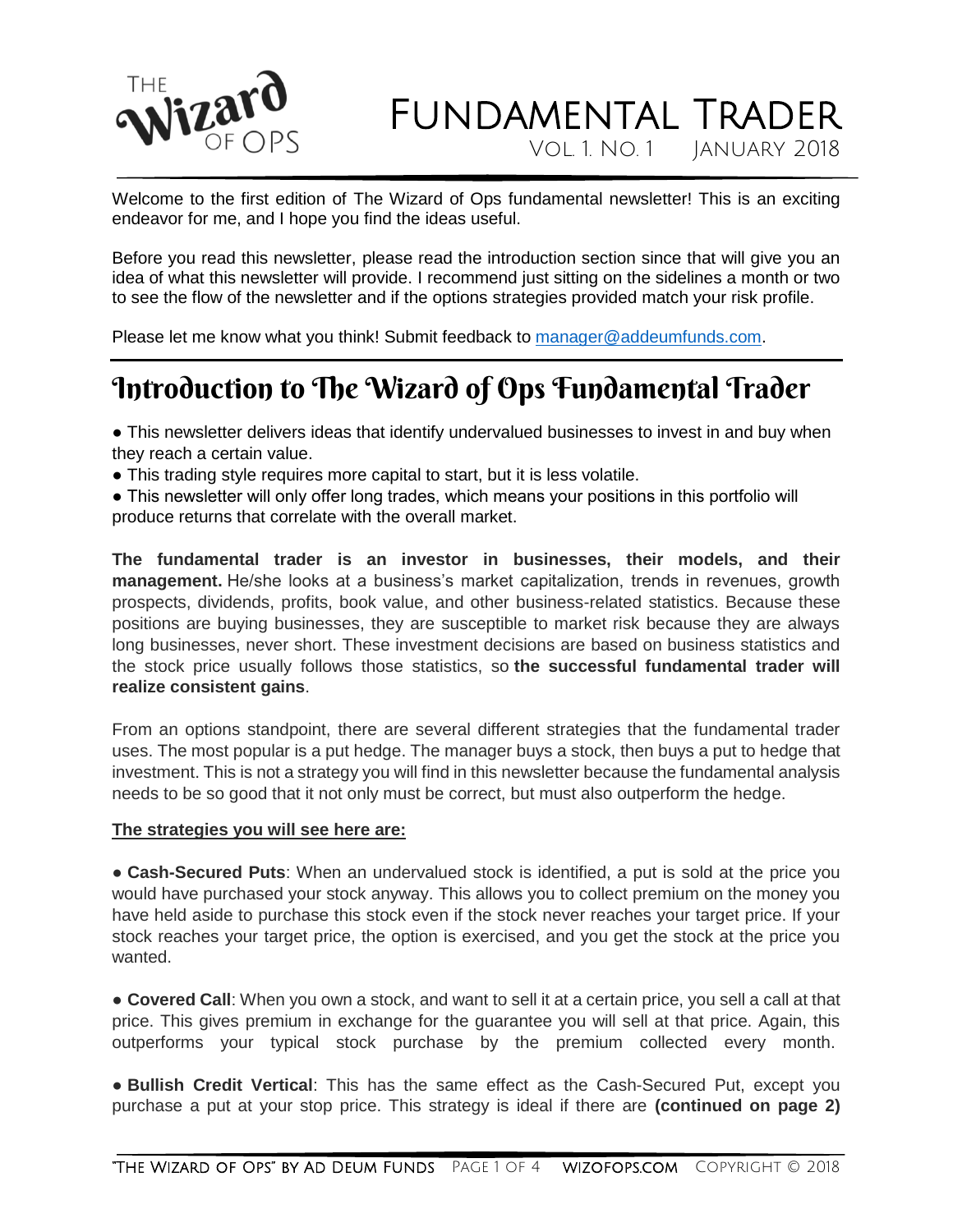

Vol. 1. No. 1 January 2018

**(Introduction Continued)** earnings or a catalyst that introduces a measure of risk that you are not comfortable with, or your value price is far enough away from the current price that you are sure the option will not be exercised. This strategy also lowers the amount of capital required to do a trade, so you need to remain disciplined to keep the appropriate capital on the side for your trade.

### Fundamental Trade #1



Image Source: [Value Line® Institutional](https://www.valuelinepro.com/)  [Services Website.](https://www.valuelinepro.com/)

**Analyst:** Arnold Bernhard founded Value Line in 1931 after spending several years on Wall Street as an employee of Moody's Investors Service. When the crash of 1929 and subsequent bear market wiped out what little savings his mother had, he determined that the then-current practice of analyzing stocks was woefully inadequate. He set out to develop a set of objective measures that would signal when a stock was overvalued and when it was undervalued – measures that would not yield to emotions. What followed revolutionized the practice of securities analysis and sent Value Line on its path to being one of the nation's largest independent investment research services as well as a major money management institution.

**Accounting:** \$40,000 starting capital **Trade Idea:** SLM Corp. (Sallie Mae)

**Thesis:** "SLM's favorable prospects have not gone unnoticed by the investment community, and the stock price has advanced more than 10% over the past three months. That said, the stock still trades at a reasonable price-toearnings multiple, and we think that the equity has plenty of upward mobility. In fact, the issue

offers wide appreciation potential to the 2020- 2022 time frame." – Value Line. If you wish to see further company information about the recommendation from Value Line, please email [manager@addeumfunds.com.](mailto:manager@addeumfunds.com)

**Wizard of Ops Commentary:** I wanted to start with a company that hasn't participated in the massive run-up, so that it could still be a value. When I look for good fundamental names, I look to the analysis first. Value Line put up TXT and SLM, and SLM had the higher implied volatility, which means the options are more expensive relative to the underlying price. We are selling options, so we want the options to be more expensive.

Since Value Line does not give price targets, I will sell the 30-delta put every time, and the number of options will be based on 25% of the portfolio. Again, we are building a portfolio, so I want to start with one play for this first month.

### **The Trade:** Sell 9 Feb. \$11 SLM Puts @ \$.24. *This trade uses \$1,430 capital.*

**The Plan:** Keep this on through expiration. If the options are exercised (SLM closes below \$11 at February expiration), that is what we want. We have the shares at a price reasonable to buy them anyway, technically at \$10.76. If you execute at \$.24, you will realize a 2.2% return on this trade if the price never drops below \$11. If it drops below \$10.76, you will realize a small loss to begin. This is fundamentally an underpriced stock, so you wouldn't mind owning this stock at that low price.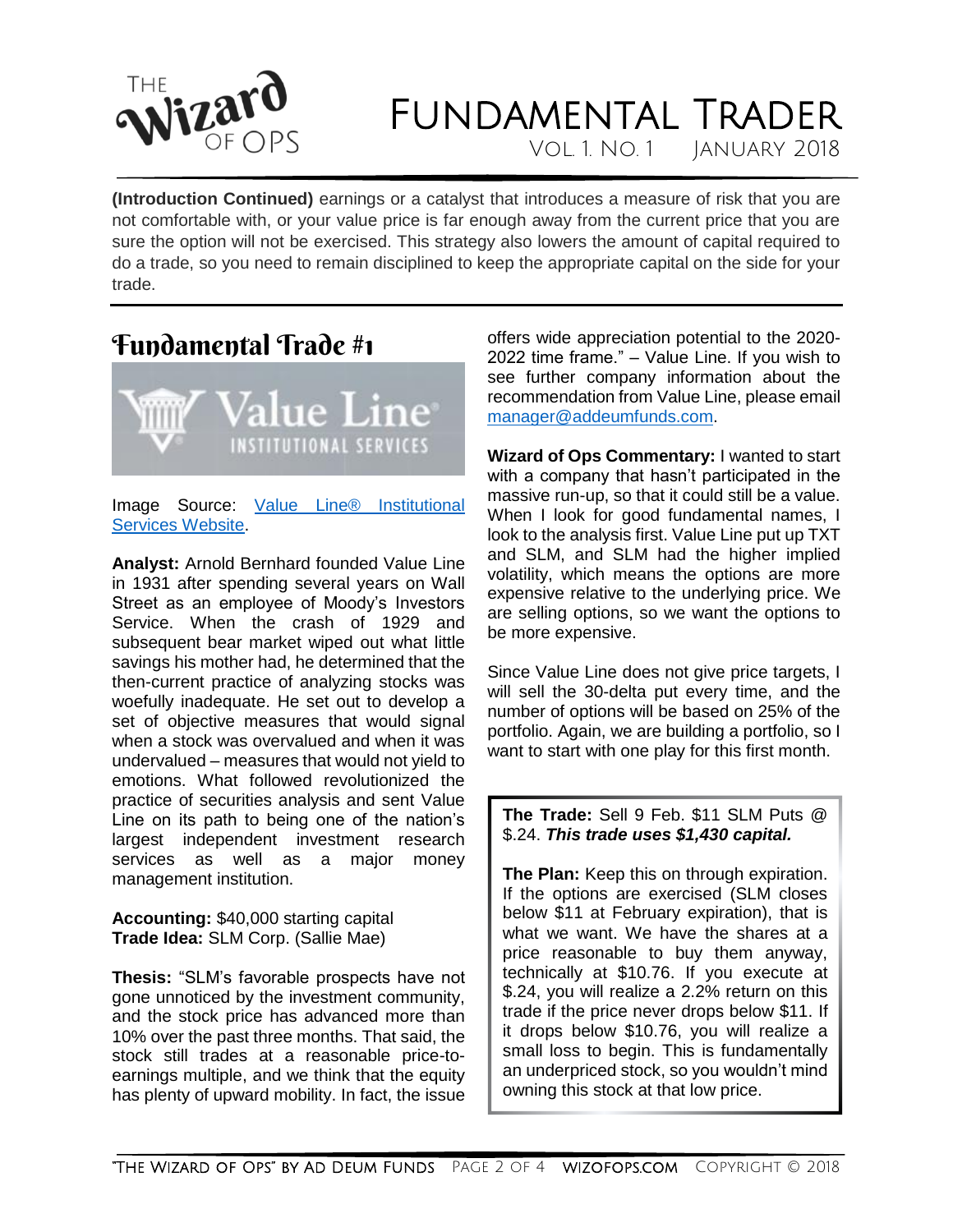

Vol. 1. No. 1 January 2018

### Fundamental Trade #2



**Analyst:** David "Dave" Sobek is a disciplined value investor. Using models, research, and fundamental data, Dave devises a value for biotech stocks, buys when significantly undervalued, and sells when significantly overvalued.

**Accounting:** \$50,000 starting capital **Trade Idea:** Neurocrine Biosciences, Inc. (NBIX)

**Thesis:** "NBIX has gotten cheaper. The \$75 level is close to the moving average is a good level with \$70 as the stop loss."

**Sobek Commentary:** "Is there any name out there that is a screaming buy coming out of JPM and heading into 2018? Not really. The stock that I think is really set up well is NBIX. If I did not already own it that is the one I would be buying. Going through their presentation, I think the weakness came from management talking down 1Q18 sales as there are still some more patients that need to switch over to the 80 mg dose. Remember that originally only the 40

mg dose was approved and since most patients take 80 mg/day they had to double up on the dose. The double 40 mg price was higher than a single 80 mg pill, so revenues per patient were higher than they will ultimately settle. The 80 mg was approved late third quarter and using that dose was cheaper for patients, so the revenue per patient would go down. Apparently not all made the switch in the fourth quarter so there will be some headwinds remaining.

"I get that but it completely ignores that there was still massive growth even though the majority already made the switch. So is it really worth selling when scripts are growing this fast. The other caution that management noted was that this will be the first year they go through the donut hole and it is unclear how much that will impact sales in 1Q. Again, this is a wellknown cycle and a very temporary slowdown in growth that might happen in 1Q. The safety of this drug is great and these patients are going to be on it a long time and so it is going to be a blockbuster. I will happily hold through a potential explainable 1Q slow down knowing why it is happening.

"The other thing I like about NBIX is its pipeline. Elagolix will be approved this year and those royalties and milestones go straight to the bottom line. In addition, we have a call option with opi in that they will find out soon whether or not they need to run a trial in the US for approval. My expectation is they would need a new trial (being cautious in expectations) but with upside potential, especially given its approved in the EU and the more open FDA. Finally, you have NBI-74788 phase II data this year with the potential initiation of a phase III. Even with all of that going on it is still trading at \$8B market cap which is less than NKTR. So it is hitting on all cylinders and will be a long term winner and it is not crazy to think it is also a take-out target if M&A heats up."

### **(continued on page 4)**

**The Trade:** Sell NBIX 3 Feb \$75 puts, Buy NBIX 3 Feb \$70 puts @ \$.85. Hold \$3,750 on the side per spread for *\$11,250 in total capital used.*

**The Plan:** Set an alert on your brokerage platform for when NBIX hits \$76. When it does, hold the full amount of capital on the side and sell the \$70 put, hopefully at a gain. If this happens close to the February expiration date, do not bother selling the put as it won't have a bid for you to sell it at. Remember, in the fundamental portfolio, you WANT to own the stock. You are hoping for NBIX to dip.